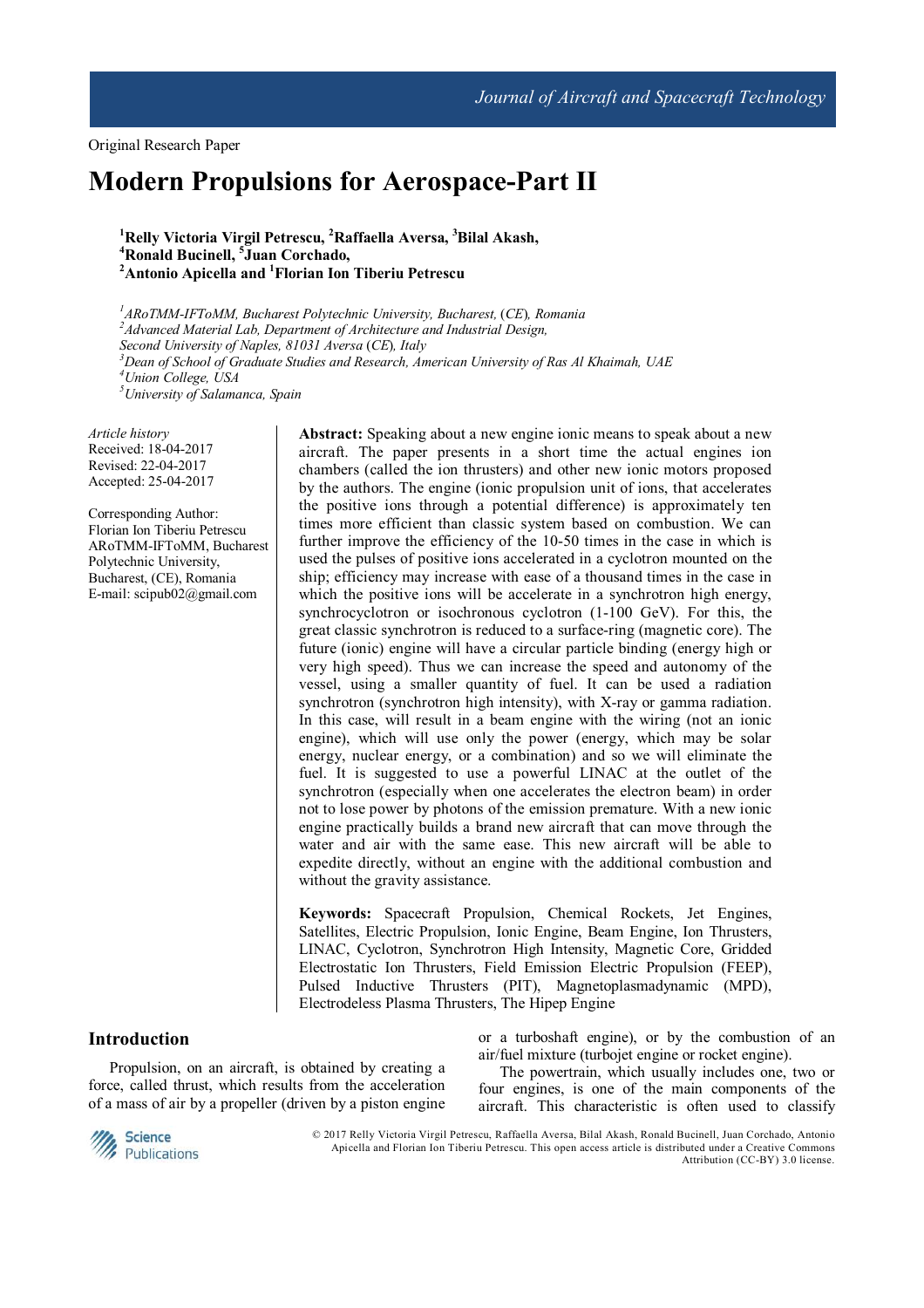aircraft: Mono, bi or quadrimo, bi or quadritoprop, mono, bi or quadrijet.

The single-flow turbojet engine, which appeared in the Second World War, has given rise to turboprop and turbofan derivatives (turbofan engines) used on almost all heavy or fast-moving aircraft (less than 800 km/h), civilian and military, as well as on fighter jets. There is also a hybrid between these two systems called "propfan".

At the beginning of the 21st century, the propellerdriven piston engine remained the most widely used system in almost all light aircraft (ULMs, planes and light helicopters). It was supplanted by the turbine engine for heavy or rapid helicopters, civil and military. The thrusters are classified below according to their dilution ratio: The proportion between the thrust resulting from the acceleration of cold air and hot air. This classification has the merit of showing that a single principle is used for propulsion, even if it is declined in different technologies. That is why this article includes the propeller-driven motor, the ramjet and the pulsoreactor, which, although they have not undergone significant development, are part of the continuity of the presentation.

Speaking about a new engine ionic, means to speak about a new aircraft. The paper presents in a short time the actual engines ion chambers (called the ion thrusters) and other new ionic motors proposed by the authors. The engine (ionic propulsion unit of ions, that accelerates the positive ions through a potential difference) is approximately ten times more efficient than classic system based on combustion. We can further improve the efficiency of the 10-50 times in the case in which is used the pulses of positive ions accelerated in a cyclotron mounted on the ship; efficiency may increase with ease of a thousand times in the case in which the positive ions will be accelerate in a synchrotron high energy, synchrocyclotron or isochronous cyclotron (1-100 GeV). For this, the great classic synchrotron is reduced to a surface-ring (magnetic core). The future (ionic) engine will have a circular particle binding (energy high or very high speed). Thus we can increase the speed and autonomy of the vessel, using a smaller quantity of fuel. It can be used a radiation synchrotron (synchrotron high intensity), with X-ray or gamma radiation. In this case, will result in a beam engine with the wiring (not an ionic engine), which will use only the power (energy, which may be solar energy, nuclear energy, or a combination) and so we will eliminate the fuel. It is suggested to use a powerful LINAC at the outlet of the synchrotron (especially when one accelerates the electron beam) in order not to lose power by photons of the emission premature. With a new ionic engine practically builds a brand new aircraft that can move through the water and air with the same ease. This new aircraft will be able to expedite directly, without an engine with the additional combustion and without the gravity assistance (Petrescu and Petrescu, 2011; 2012; 2013a; 2013b; 2013c).

#### *History*

Hermann Oberth father romanian-german (Romanian citizen by German ethnicity) of missiles, has an inheritance joint venture. On the one hand, he developed the V-2 rockets for nazi Germany during the World War II. On the other hand, his ideas, rejected as not plausible at that time (when presented them as part of its allegations of doctoral), had opened the way for the development of the rockets and later helped up-to-theminute in the United States of America in space.

# *Her Youth*

Hermann Oberth Julius was born in June 25 1894, from parents speakers of German and Romanian from Transilvania (a province in Romania). Inspired by the novel science fiction of Jules Verne, "from earth to moon", Oberth leans early to study mathematics, of which he knew that finally he need. At the age of 14 years, Oberth has designed the concept of a rocket back down, which would be the use of exhaust gas expelled to propel.

The son of a doctor, Oberth has participated at the University of Munich, in 1912 to study medicine. During the first world war, he served as a doctor in the army Austro-Hungarian occupation, where he quickly realized that he did not want to be a doctor. In 1917, he suggested the development of missiles long range of action with the liquid fuel for the German army, which has immediately rejected the idea. He studied, also, the feasibility of a rocket with several steps to the waiver gears who were useless.

Oberth married Mathilde Hummel on 6 July 1918. The couple has had four children, two of whom were killed during the second world war.

#### *The Theory of the Missile Dismissed*

At the end of the first world war, Oberth returned to Germany to participate at the University of Heidelberg, studying physical, rather than medicine. In 1922, he presented dissertation based on a design by the missile. It has been rejected by the scientists gophers then.

It fiercely, he has published his theories as a pamphlet entitled "Die Rakete zu den Planetenräumen" ("by missile in space planetary drive"), which has extended it subsequently at 429 pages. The work not only of the mathematical demonstrated the ability of a rocket leaving the orbiting the earth, but also explored the theory that finally they will be able to operate in a vacuum, where they would be able to travel even faster than their own exhaust (When Robert Goddard has proposed in an independent manner, the idea that a missile would be able to maintain the tractive force in a vacuum in the year 1920, he was faced with a public ridiculing.).

Oberth also has reached the problems with respect to the potential effects of the traveling in the space on the human body, as well as the ability to launch satellites orbit.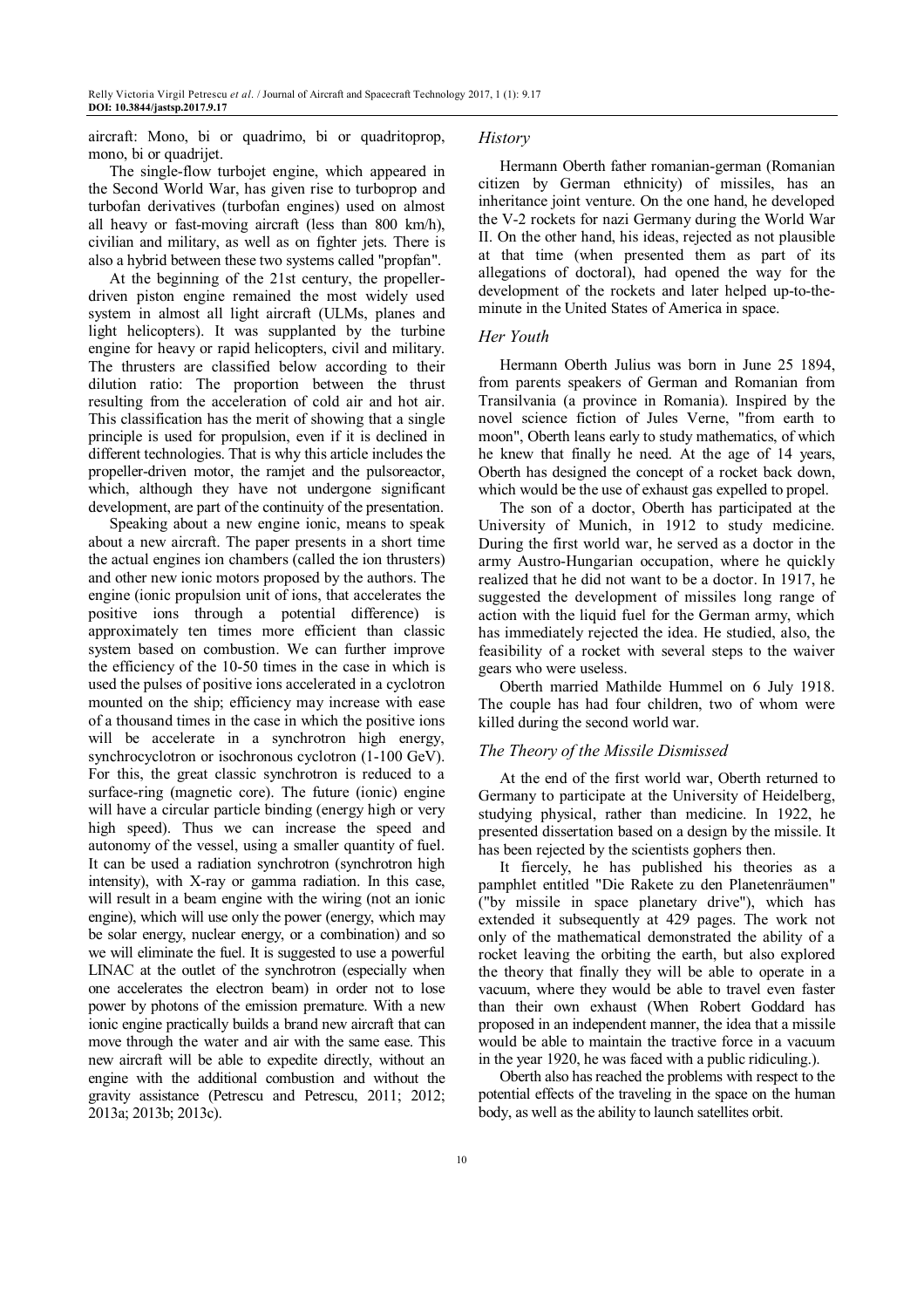The work of the Oberth have attracted a lot of attention from the community of missiles, inspiring a young Werhner von Braun to apply in math and physics in order to better understand the equations. A few years later von Braun introduced Oberth in the "German Space Travel Society", where later Oberth become the president.

### *The Years of War*

Oberth has acquired the German citizenship in 1940. During the second world war, Oberth joined to the former pupil, von Braun to produce the famous missiles V-2 for Germany: 27,000 pounds (12250 kg) missile could carry over 3,500 km. So the missile have rained over Great Britain during the second world war, killing over 3,000 persons and injuries to other tens of thousands.

Before the end of the war, Oberth has left the project V-2 to develop rockets solid fuel anti-airline. After the second world war, Oberth served in the quality of the consultant of missiles in Switzerland and has worked to the development of the outboard motors for air missiles for marina Italian.

In 1955, Oberth has moved to the United States to work again with the von Braun, this time with respect to the development of missiles capable of reaching the space for the US army. Their work resulted in the development of the champion Saturn V, who has carried people per month. Has not adapted to the American life, where he remained only for a period of three years, after which he will be permanently withdrawn in the West Germany in 1958 (it would be desirable to return to the homeland of his native, Romania, but he could not because of the new communist regime installed in the whole Eastern Europe; moreover even Germany was divided into two after the second world war, having regard and an area Eastern Europe, the communist regime, which Oberth avoided it permanent).

After his withdrawal, Oberth has continued to work at the theoretical studies by the missile. He died on 29 December 1989, in Nuremburg, West Germany, immediately after the fall of the Berlin Wall (symbol of the beginning of the end of the age and the experiment of communism).

Although Oberth has developed many of the theories of the early his at the same time as the American engineer Robert Goddard and man of science rus Konstantin Tsiolkovsky, there is no clear evidence that the last two were based on a different work of him (the oldest). As such, all three men are considered together as parents missiles.

# **Materials and Methods**

An ion thruster is a form of propulsion diagram used for the propulsion of the spatial vessels which creates the tractive force by accelerating ions. Ion thruster is characterized by the way in which they accelerates the ions by use of force be electrostatic or electromagnetically. Propulsions by ion electrostatic discharge use force Coulomb and accelerates the ions in the direction of the electric field strength. Electromagnetic propulsions of ions use of force Lorentz to accelerate the ions. Please note that the term 'propulsion unit ion" denotes frequently outboard of ions electrostatic discharge or grid, only.

Pushrod created in ion thruster is very small in comparison with the rocket conventional chemical, but an impulse to the very high, or fuel efficiency which shall be obtained (Petrescu and Petrescu, 2011, 2012, 2013a, 2013b, 2013c).

Because of the needs of their power relatively high, taking into account the specific power of power supplies, as well as the requirement of a vacuum environment of other ionizing particle, propulsion the tractive force of ions in the present time is only possible in the outer space.

The first experiments with tappets of ions have been carried out by Robert Goddard at Clark College 1916- 1917 (Goddard, 1916). The technique has been recommended for conditions close to the vacuum pump at high altitude, but the tractive force has been demonstrated with streams of ionized air to atmospheric pressure. The idea has appeared again in Hermann Oberth of "Wegezur Raumschiffahrt" (Ways of Spaceflight), published in 1923 (Hermann Oberth, From Wikipedia, Oberth, 1955).

A tappet of ions work has been built by Harold R. Kaufman in 1959 installations at NASA Glenn (Kaufman, 1959). It was similar to the design of the general of a tappet incised electrostatic ion with mercury as fuel or. Future comercial applications tests of the engine followed in 1960 and in 1964 the engine has been sent in a future comercial applications flight on board electrical Orizont Test 1 (SERT 1). It has been operating successfully planned for 31 minutes before you are ready to fall back on the ground (Petrescu and Petrescu, 2011; 2012; 2013a; 2013b; 2013c).

Center researcher Harold Kaufman has the rare distinction of inventing an experimental spaceflight hardware system that has not only been demonstrated in testing but is being flown in space today. In the early 1960s Kaufman developed the electron bombardment ion thruster. All ensuing U.S. ion propulsion systems have been derived from his original Kaufman thruster and electric propulsion remains one of the center's core competencies. After retiring from NASA, Dr. Kaufman adapted the technology for a number of Earth applications and developed a gridless thruster that has become another industry standard.

Kaufman was born in Audobon, Iowa, in 1926 but was raised in Evanston, Illinois. He was trained as an electrical engineer in the Navy during World War II. After the war, however, he decided to pursue a mechanical engineering degree at Northwestern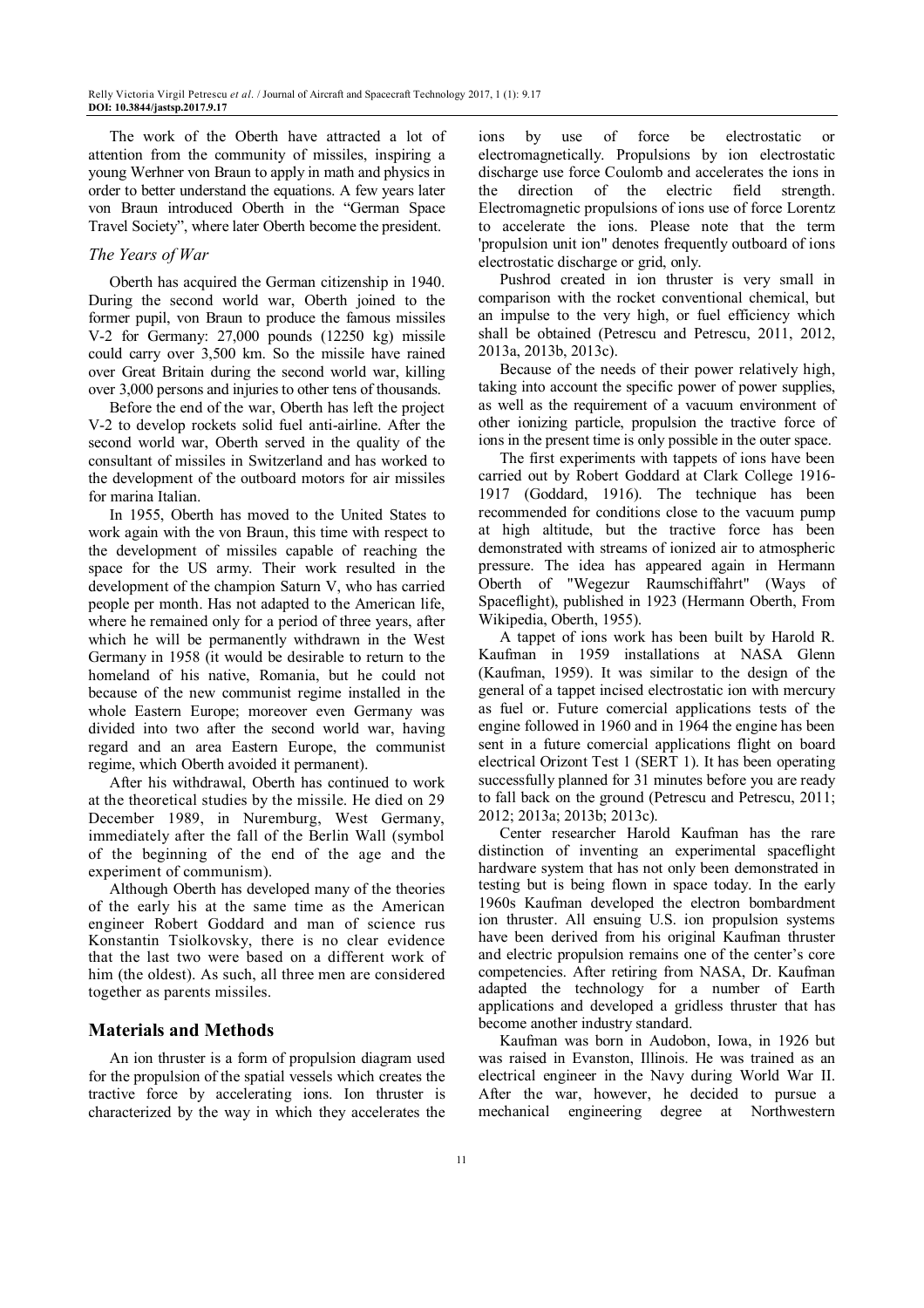University. He joined the NACA Lewis Research Center shortly after graduating in 1951, initially working on aeropropulsion issues such as afterburner cooling and the experimental use of liquid hydrogen in jet engines.

Following the Soviet Union's launch of Sputnik in 1957, the NACA became a part of the new NASA space agency and the center reorganized to focus on spacerelated issues. Electric propulsion involved ion thrusters, which create charged plasma and expel it as thrust. The concept was not new, but it had yet to be demonstrated when NASA Lewis took up the effort in 1958. Lewis devised mission applications for such a thruster, began constructing vacuum test facilities and formed the Electromagnetic Propulsion Division to explore a range of different types of electric propulsion for spaceflight (Petrescu, 2009).

In 1958 Kaufman was reassigned to the new Electromagnetic Propulsion Division. He was initially instructed to design a thruster using a Manfred Von Ardenne-designed duoplasmatron but quickly realized that it was impractical. He began work on his own duoplasmatron, which was similar in nature, but used different proportions. Kaufman spent the next year studying plasma physics and ways to produce high electrical currents at low voltage. After some trial and error with the Lewis Machine Shop, Kaufman decided to design the thruster himself. The electronic bombardment thruster (Kaufman thruster) emerged.

Kaufman's engine vaporized liquid mercury, which was then bombarded by electrons to create more electrons and ions. A negatively charged electric field and a positively charged screen drew the ions rearward and out of the engine as thrust. The thruster was tested extensively in Lewis vacuum facilities with excellent results.

In 1960 Kaufman and his colleagues began planning the Space Electric Rocket Test (SERT I) to test the thruster in space. The SERT I spacecraft, which was launched in July 1964, also included an alternative style thruster designed at the NASA Marshall Space Flight Center. Kaufman's thruster operated for over 30 min, but the Marshall engine failed to activate. SERT I provided the first demonstration of electric propulsion in space.

In 1964 Kaufman was named head of the Ion Physics Branch and began planning a second space demonstration of his thruster, SERT II. SERT II employed two solar-powered mercury ion bombardment thrusters. Lewis subjected the thrusters to an array of tests, including long-duration performance. Although SERT II's initial mission, which was launched in February 1970, did not meet its intended 6-month duration, engineers were able to restart the engines in 1973. They then were able to operate the thrusters for eight years and restart them hundreds of times.

During this period the Electromagnetic Propulsion Division not only improved the ion acceleration, generation, efficiency and life expectancy for Kaufman's

thruster, but developed alternative electric thrusters. Kaufman was named assistant chief of the division in 1968 and earned a Ph.D. at Colorado State University (CSU) in 1971. Dr. Kaufman and his thruster were widely recognized during this period. The American Institute of Aeronautics and Astronautics (AIAA) awarded him the James H. Wyld Propulsion Award in 1969, the thruster won an IR 100 award (predecessor to the R&D 100 Awards) in 1970 and Kaufman received NASA's Exceptional Service Award in 1971.

NASA's budget was rapidly decreasing in the late 1960s and early 1970s, particularly for programs with long development periods-such as electric propulsion. The Electromagnetic Propulsion Division was disbanded during a 1972 reorganization. After serving two years as Assistant Chief of the new Spacecraft Technology Division, in which electric propulsion was just one of several branches, Dr. Kaufman retired in June 1974 with 23 years of NASA experience.

Dr. Kaufman subsequently accepted a faculty post in the Physics and Mechanical Engineering departments at CSU and returned to research (Petrescu, 2009).

Gridded electrostatic ion thrusters (ionic) normally are using xenon gas. This gas has no charge and ionized is by the bombing with the electron beam in the energy sector. These electrons can be supplied from a filament Hot Cathode and accelerated in the field of the electric cathode side falling to the anode (type engine Kaufman ionic). Alternatively, the electrons can be accelerated by the electric field induced rocking by a magnetic field alternate a coil, which results in a discharge of stand-alone and omits any cathode (radio frequency ion propulsion unit).

The ions positive charge is extracted through a system of extraction apparatus consisting of 2 or 3 multiple grilles apertures. After the entry into the net system by means of the shell of plasma ions are accelerated due to the difference of potential between the first and second grid (called screen and grid accelerator depressed) for energy final ions typically 1-2 keV, thus generating draft force.

Thrusters ion emit a beam of Positive Ions Xenon only loaded. To avoid loading of the operation of the space ship another cathode, located in the vicinity of the engine, issue additional electron (in fact the current of electrons is the same as the current of ions) in the wiring ions. This prevents, also the beam of ions from the return to the spaceship and cancellation, thus draft force (Petrescu, 2009).

Field Emission Electric Propulsion (FEEP) thrusters use a very simple system for the acceleration of ions of metal liquid to create the draft force. Most models will use either caesium chloride or indium as an agent is lowered. The design is composed of a fuel tank than that stores liquid metal, a very small, allowing the liquid flows through and then the ring accelerator. Caesium and indium are used because of the high weights, atomic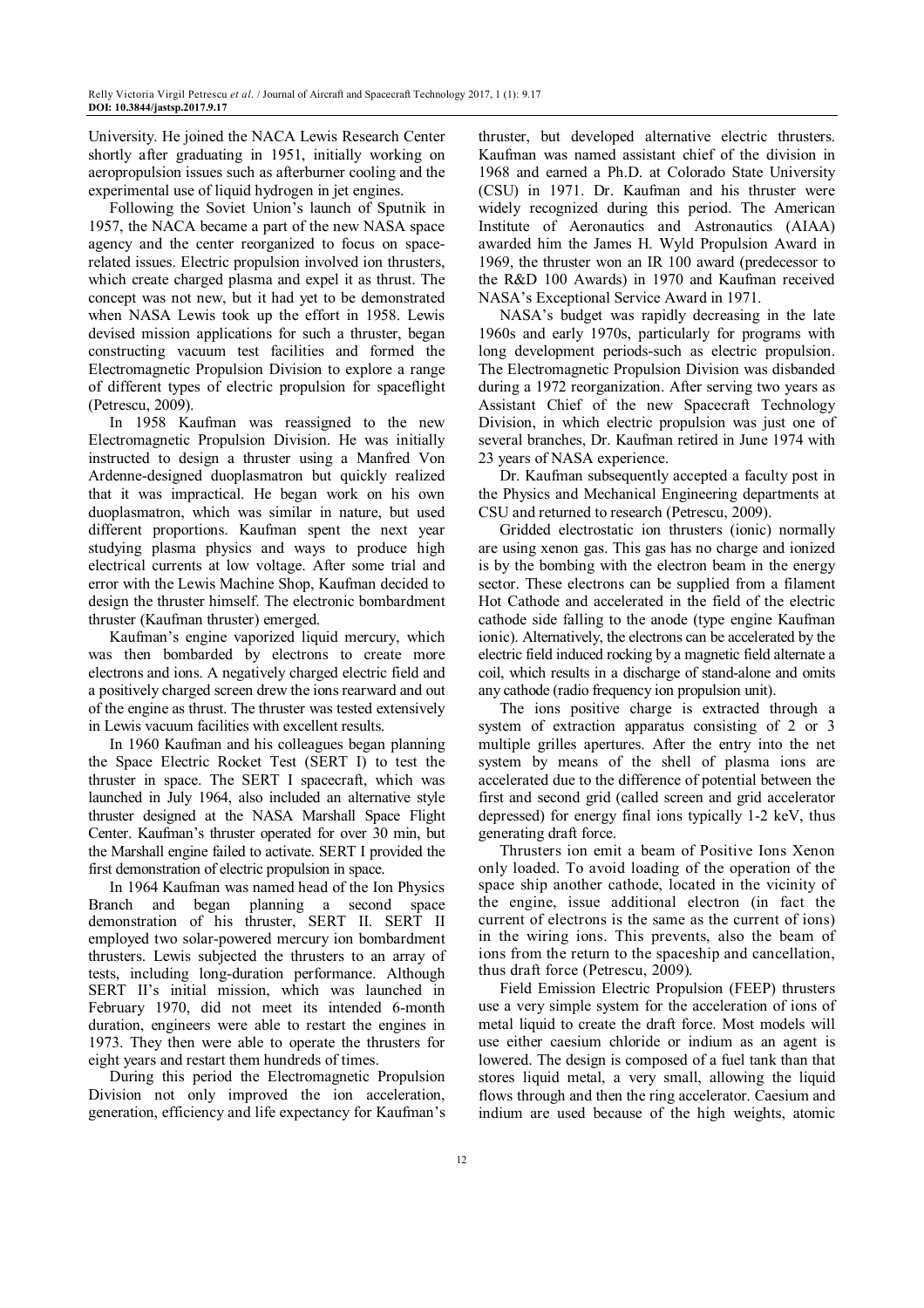potential low ionization and points of low melting. After the liquid metal reaches the inside of the slot in the transmitter, an electric field applied between the master cylinder and the accelerator ring determines the liquid metal to become unstable and ionization. This creates a positive ion, which can then be accelerated in the electric field created by the transmitter and the ring accelerator. These charged ions are positive then neutralized by an external source of electrons in order to prevent the loading of the hull of the vessel of space (Petrescu, 2009).

Pulsed Inductive Thrusters (PIT) use a system touch the pushrod (instead of one pushrod continue) and have the ability to run on power levels in the order of the Megawatts (MW). The pits consist of a large coil encircling which a tube in the shape of a cone, issuing the gas is lowered. Ammonia is the gas used in the usual manner in engines pit. For each pulse of the pushrod pit yes, a levy high build first in a group of capacitors behind the coil and is then released. This creates a current which is made to move in a circular motion. The current then creates a magnetic field in the direction of the eccentricity outwards (BR), which then creates a current in the gas of ammonia, which has just been released in the opposite direction of the current initially. This current ionizes opposed the ammonia and these charged ions are positive accelerated away from the engine pit due to the changeover electric field strength with the magnetic field Br, which are due to Lorentz Force (Petrescu, 2009).

Magneto Plasma Dynamic (MPD) thrusters and craft Lithium Lorentz Force Accelerator (LiLFA) use approximately the same idea about the building of the propulsion unit LiLFA off for the propulsion unit of the MPD. Hydrogen, argon, ammonia and nitrogen gas can be used as fuel. The gas enters the first in the main room where it is ionized in the plasma of the electric field between the anode and cathode. This plasma lead then electricity between the anode and cathode. This new current creates a magnetic field around the cathode side which crosses with the electric field, so speeding up the plasma due to Lorentz. LiLFA propulsion unit uses the same general idea of propulsion unit MPD except for two main differences. The first difference consists in the fact that LiLFA vapor uses the lithium, which has the advantage of being able to be stored in the form of a solid. The other difference is that the cathode material is replaced with the more rods for small cathode packed in a cathode ray tube hollow bolt. Cathode material of the Propulsion Unit MPD is slightly corroded due to contact with the plasma. In the propulsion unit LiLFA vapors of lithium is injected into the hollow-cathode and is not ionized in the form of the plasma/corrode the rods its cathode, until it comes out of the tube. Then Plasma is accelerated using the same Lorentz Force (Petrescu, 2009).

Electrodeless Plasma Thrusters have two unique features, removal of the electrodes anode and cathode and the ability to slow down the engine. Removal of the electrodes take away the factor by erosion which limits the duration of life on other engines of ions. neutral gas is first ionized by electromagnetic waves and then transferred to another room, where is accelerated by an electric field and oscillating magnetic, also known under the name of ponderomotive force. This separation of the stage of ion chamber and acceleration allow to the engine the ability to pinch the speed of fuel flow, which changes when the amplitude of the pushrod and the values of the specific impulse (Petrescu, 2009).

# *The Hipep Engine (The HIgh Power Electric Propulsion ion engine)*

A powerful new system of propulsion of ions has been successfully ground-to-tested by NASA. The engine ion process with high electrical power of propulsion marks the first milestone measurable" for ambitious 3 billion \$ Project Prometeu, says director Alan Newhouse.

The engine HiPEP is the first technology of propulsion tested with potential power and longevity for spacecraft the tractive force in the extent to which the Jupiter without the assistance of the gravitational pull on other planets.

These assist involves parking maneuvers slingshot around the planets and can significantly increases the speed of the craft. But they need some alignments specific planetary, which means given by the appropriate launch are scarce.

In contrast, a probe propelled by an engine HiPEP would be able to launch at any time. An Objective of the project Prometeu as the initiatives of nuclear systems, is to launch a spaceship to Jupiter, by 2011. The flight will last for at least eight years.

The key elements of the engine HiPEP are a high speed of the exhaust, a method based on a microwave for the production of ions which carry out more than the existing technologies and a design rectangular, which may be more easily scaled than those.

Spaceships are constructed with engines of ions, rather than the engines burning fuel for the rockets. This is due to the fact that the engines of ions produces more power for a certain amount of the agent of the means of propulsion and provide a smooth output, rather than intermittent outbursts.

"Jupiter is such a target far away. Using a chemical system, simply could not do this," Says John Foster, one of the main creators of the motor of the NASA Glenn Research Center from Cleveland, Ohio.

The engine HiPEP differ from engines with the previous ion, such as the fact that the supply to the Deep Space a mission NASA, because the cupric ions bulbs are produced using a combination of microwave ovens and magnets spinning. Previously, the electrons required have been supplied by a cathode. The use of microwave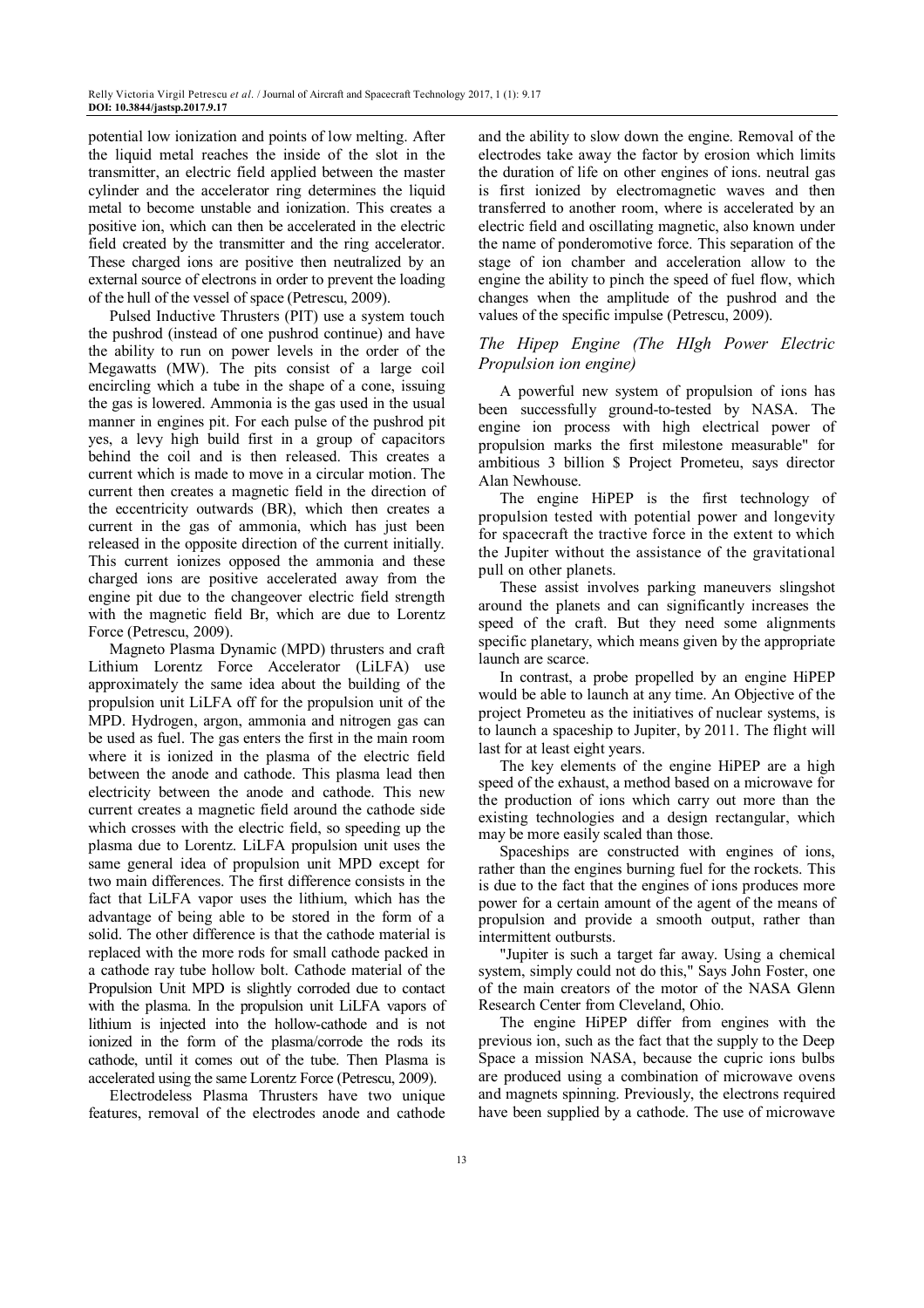ovens significantly reduces wear on the engine by avoiding any contact between the ions of excess speed and the source of the electron beam.

A spaceship Japanese-repelling asteroid is already using the technology based on the microwave oven to produce ions, but Hayabusa uses a small business, which could not produce enough energy to flew toward Jupiter. The engine HiPEP is currently capable of 12 kilowatts power, but the production will be stimulated to at least 50 kW for his mission to Jupiter. The cross-section rectangular HiPEP engine will do this easier since can be extended along one of its sides. A circular engine should be rebuilt, says NASA (Petrescu and Petrescu, 2011; 2012; 2013a; 2013b; 2013c).

However, other researchers at the NASA Jet Propulsion Laboratory in Pasadena, California, working on an engine with ions of great power cylindrical, also for the project or at least it was. But Newhouse finds that building a system of propulsion powerful, long time is just one of the parts that we need to get to Jupiter". The electrical energy for the engine of ions is scheduled to come from the reactor of nuclear fission on board. That part of the project Prometeu is only the beginning with the considerations of safety, miniaturization reactor and the identity of the fuel, they need to be clarified (Petrescu, 2009).

#### **Results**

Through this work the authors propose a new engine of pulses that works with the wiring or (ionic beam) ionic pulses (Petrescu, 2009). With a new ionic engine one can build a new aircraft (a new ship). The main feature of this type of motor is high power (energy) that accelerates the greater energy in the circular accelerators, in Linear Accelerators Modern (LINAC), or both. Can be used accelerators similar to accelerators of physics (static synchrotron, synchrocyclotron or isochronous cyclotron).

The ionic engine (propulsion unit of ions, that accelerates the positive ions through a potential difference) is approximately ten times more efficient than classic system based on combustion. We can further improve the efficiency of the 10-50 times in the case of using the positive ions accelerated in a cyclotron mounted on the ship; efficiency may increase with ease of a thousand times in the case in which the positive ions will be accelerated in a synchrotron high energy, synchrocyclotron or cyclotron isochronous (1-100 GeV).

The future (ionic) engine will have to apply a circular accelerator the particle filter (energy high or very high, see Fig. 1). Sure that the difficulties will appear from design, but they must be resolved step by step. Thus we can increase the speed and autonomy of the vessel, using a smaller quantity of fuel.

It can be used by the radiation synchrotron (synchrotron, beams high intensity), such as highintensity (with X-ray or gamma-ray) radiation. In this case, it would be an engine harness (not an ionic engine), (Petrescu and Petrescu, 2011; 2012; 2013a; 2013b; 2013c). A linear accelerator of the particle filter (also called LINAC) is an electrical device to accelerate subatomic particles. This type of accelerator the particle filter has many applications. Is used recently said that from an injector in a synchrotron less power over a dedicated lab physics experimental particles. In this, the great classic synchrotron is reduced to a surface-ring (magnetic core), (Petrescu, 2009).

The design of an LINAC depends on the type of particle filter, which is accelerated: The electron beam protons or ions. It is suggested to use a powerful LINAC at the outlet of the synchrotron (especially when one accelerates the electrons) is not wasting energy photons of premature emission (Fig. 1 and 2). One can use a LINAC in entry into synchrotron and another one at the output (Fig. 1 and 2). To use a LINAC low input (between him and synchrotron) one put it on a speed circuit of the additional, in a form of a stadium (Fig. 1 and 2), (Petrescu, 2009; Petrescu and Calautit, 2016; Petrescu *et al*., 2016).



Fig. 1. A high energy synchrotron schema



This ship has a circular particle accelerator (a synchrotron)

This ship has first a circular particle accelerator (a synchrotron), and at the end a big linear particle accelerator (a big LINAC)

This ship has two circular particle accelerators (two synchrotrons)

This ship has first a circular particle accelerator (a synchrotron), and at the end two big linear particle accelerators (two big LINAC)

Fig. 2. Some flying synchrotron prototypes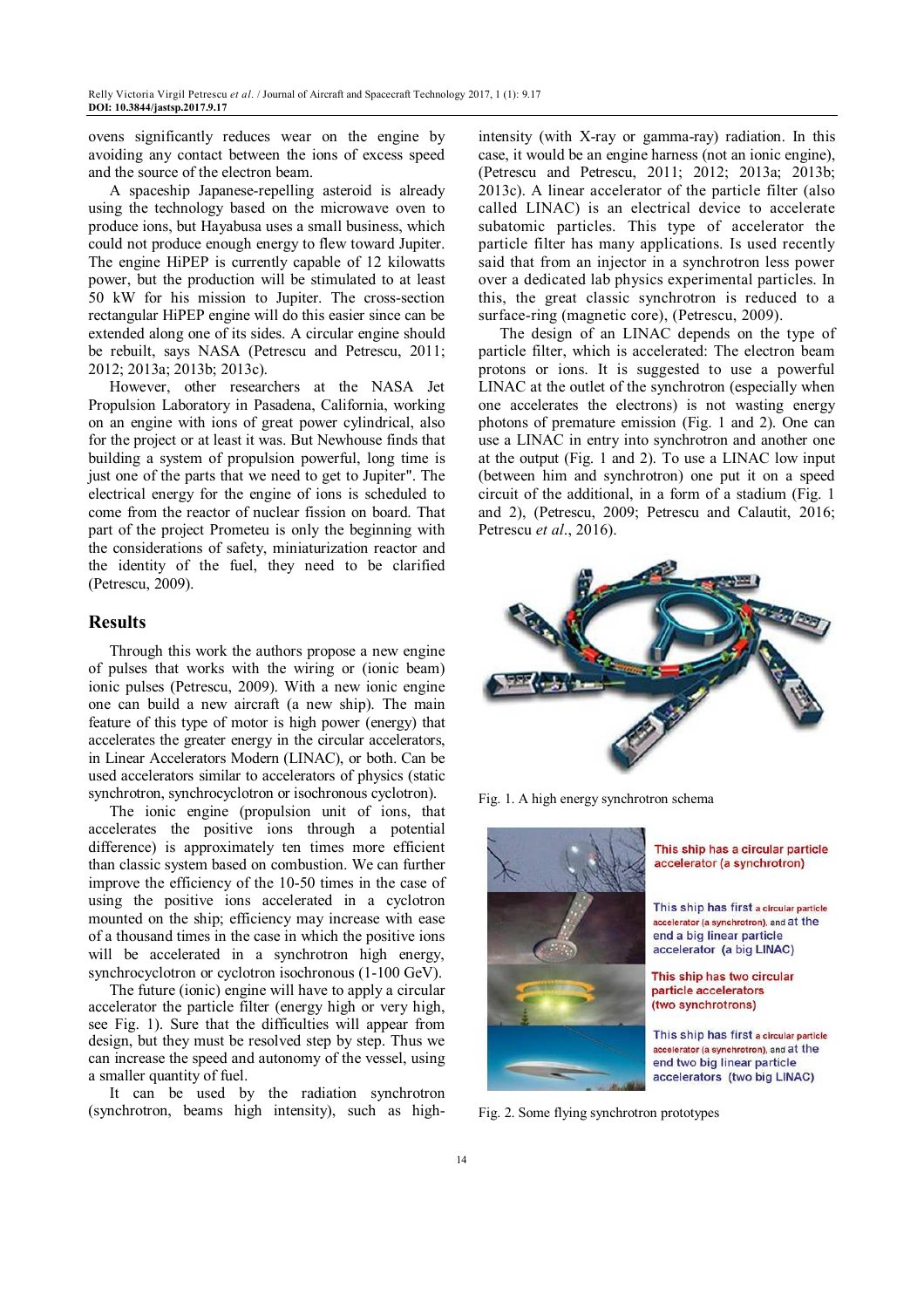## **Discussion**

An ion thruster is a form of propulsion diagram used for the propulsion of the spatial vessels which creates the tractive force by accelerating ions. Ion thruster is characterized by the way in which they accelerates the ions by use of force be electrostatic electromagnetically.

Gridded electrostatic ion thrusters commonly utilize xenon gas. This gas has no charge and is ionized by bombarding it with energetic electrons. These electrons can be provided from a hot cathode filament and accelerated in the electrical field of the cathode fall to the anode (Kaufman type ion thruster). Alternatively, the electrons can be accelerated by the oscillating electric field induced by an alternating magnetic field of a coil, which results in a self-sustaining discharge and omits any cathode (radiofrequency ion thruster).

Field Emission Electric Propulsion (FEEP) thrusters use a very simple system for the acceleration of ions of metal liquid to create the draft force. Most models will use either caesium chloride or indium as an agent is lowered. The design is composed of a fuel tank than that stores liquid metal, a very small, allowing the liquid flows through and then the ring accelerator.

Pulsed Inductive Thrusters (PIT) use a system touch the pushrod (instead of one pushrod continue) and have the ability to run on power levels in the order of the Megawatts (MW). The pits consist of a large coil encircling which a tube in the shape of a cone, issuing the gas is lowered. Ammonia is the gas used in the usual manner in engines pit. For each pulse of the pushrod pit yes, a levy high build first in a group of capacitors behind the coil and is then released. This creates a current which is made to move in a circular motion.

Magneto Plasma Dynamic (MPD) thrusters and craft Lithium Lorentz Force Accelerator (LiLFA) use approximately the same idea about the building of the propulsion unit LiLFA off for the propulsion unit of the MPD. Hydrogen, argon, ammonia and nitrogen gas can be used as fuel. The gas enters the first in the main room where it is ionized in the plasma of the electric field between the anode and cathode. This plasma lead then electricity between the anode and cathode. This new current creates a magnetic field around the cathode side which crosses with the electric field, so speeding up the plasma due to Lorentz. LiLFA propulsion unit uses the same general idea of propulsion unit MPD except for two main differences.

Electrodeless Plasma Thrusters have two unique features, removal of the electrodes anode and cathode and the ability to slow down the engine. Removal of the electrodes take away the factor by erosion which limits the duration of life on other engines of ions. neutral gas is first ionized by electromagnetic waves and then transferred to another room, where is accelerated by an electric field and oscillating magnetic, also known under the name of ponderomotive force. This separation of the stage of ion chamber and acceleration allow to the engine the ability to pinch the speed of fuel flow, which changes when the amplitude of the pushrod and the values of the specific impulse.

A powerful new system of propulsion of ions has been successfully ground-to-tested by NASA. The engine ion process with high electrical power of propulsion marks the first milestone measurable" for ambitious 3 billion \$ Project Prometeu, says director Alan Newhouse.

The engine HiPEP is the first technology of propulsion tested with potential power and longevity for spacecraft the tractive force in the extent to which the Jupiter without the assistance of the gravitational pull on other planets.

These assist involves parking maneuvers slingshot around the planets and can significantly increases the speed of the craft. But they need some alignments specific planetary, which means given by the appropriate launch are scarce.

In contrast, a probe propelled by an engine HiPEP would be able to launch at any time. An Objective of the project Prometeu as the initiatives of nuclear systems, is to launch a spaceship to Jupiter, by 2011. The flight will last for at least eight years.

The key elements of the engine HiPEP are a high speed of the exhaust, a method based on a microwave for the production of ions which carry out more than the existing technologies and a design rectangular, which may be more easily scaled than those.

Spaceships are constructed with engines of ions, rather than the engines burning fuel for the rockets. This is due to the fact that the engines of ions produces more power for a certain amount of the agent of the means of propulsion and provide a smooth output, rather than intermittent outbursts.

"Jupiter is such a target far away. Using a chemical system, simply could not do this," Says John Foster, one of the main creators of the motor of the NASA Glenn Research Center from Cleveland, Ohio.

The engine HiPEP differ from engines with the previous ion, such as the fact that the supply to the Deep Space a mission NASA, because the cupric ions bulbs are produced using a combination of microwave ovens and magnets spinning. Previously, the electrons required have been supplied by a cathode. The use of microwave ovens significantly reduces wear on the engine by avoiding any contact between the ions of excess speed and the source of the electron beam.

A spaceship Japanese-repelling asteroid is already using the technology based on the microwave oven to produce ions, but Hayabusa uses a small business, which could not produce enough energy to flew toward Jupiter. The engine HiPEP is currently capable of 12 kilowatts power, but the production will be stimulated to at least 50 kW for his mission to Jupiter. The cross-section rectangular HiPEP engine will do this easier since can be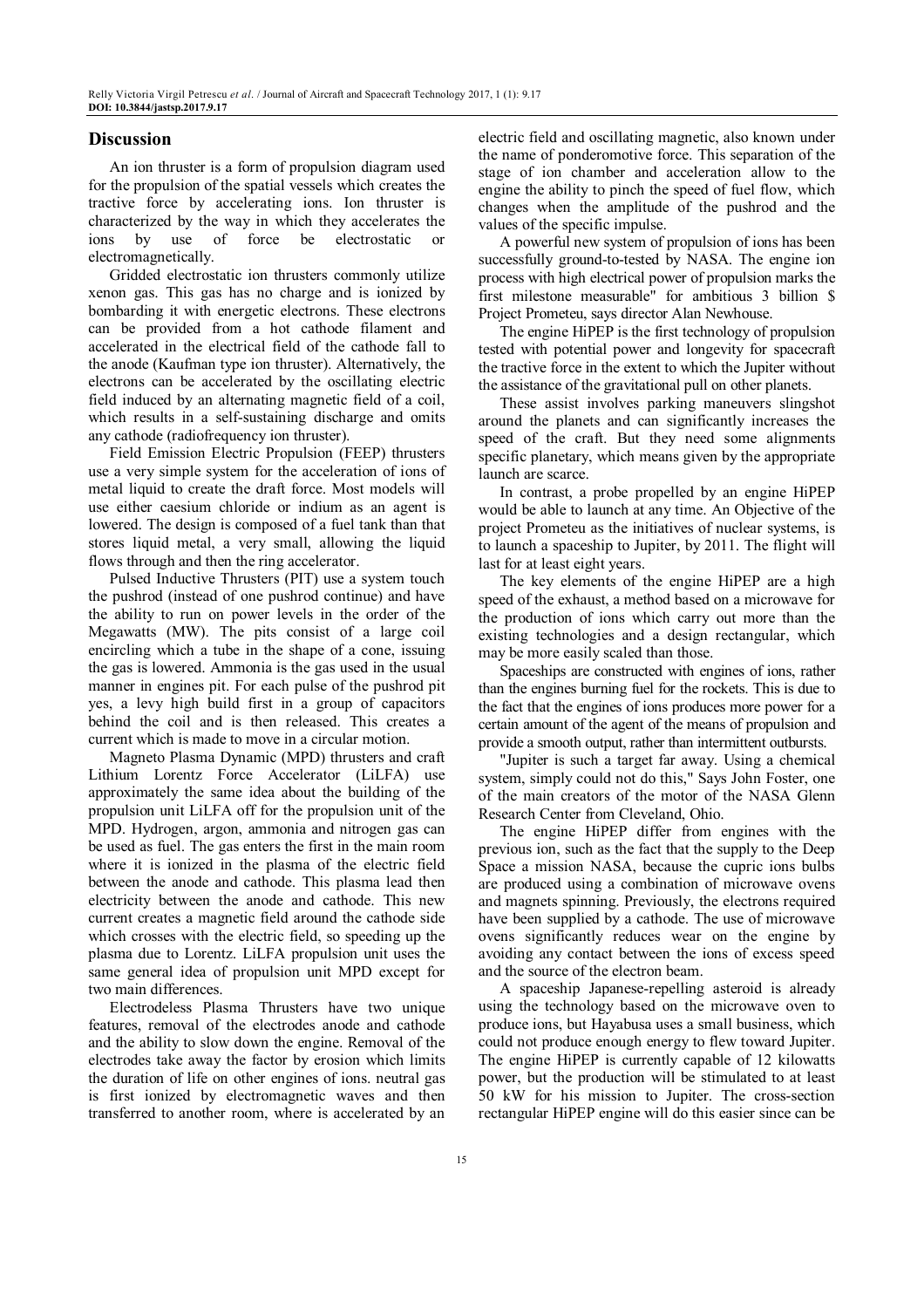extended along one of its sides. A circular engine should be rebuilt, says NASA (Petrescu and Petrescu, 2011; 2012; 2013a; 2013b; 2013c).

However, other researchers at the NASA Jet Propulsion Laboratory in Pasadena, California, working on an engine with ions of great power cylindrical, also for the project or at least it was. But Newhouse finds that building a system of propulsion powerful, long time is just one of the parts that we need to get to Jupiter". The electrical energy for the engine of ions is scheduled to come from the reactor of nuclear fission on board. That part of the project Prometeu is only the beginning with the considerations of safety, miniaturization reactor and the identity of the fuel, they need to be clarified (Petrescu, 2009).

Very important are and materials used today (Aversa *et al*., 2017a; 2017b; 2017c; 2017d; 2017e; 2016a; 2016b; 2016c; 2016d; 2016e; 2016f; 2016g; 2016h; 2016i; 2016j; 2016k; 2016l; 2016m; 2016n; 2016o).

# **Conclusion**

The ionic engine (the tappet ion) has 2 major advantages (a) and 2 disadvantages (b), in comparison with the chemical propulsion; (A) impulse and energy per unit of fuel used are much higher; 1-momentum has increased generates a speed higher (speed, so that we can go down on the greater distances in a short time), 2-energy high decreases the fuel consumption and to increase the autonomy of the ship; (b) that generates a force and the accelerator pedal are very small; we can't defeat the forces of resistance to the accommodation through the atmosphere and have no chance to exceed the gravitational forces-the ship will not let a planet (or to fall on it) using the propulsion unit of ions (it is necessary a supplementary engine). The acceleration of the ship, the vacuum pump is possible, but only with the accelerator pedal very low.

Increase more than the energy (and also the impulse) may reach the necessary forces and acceleration (increase will have to be very large, 100 enp-1000 ENP). The particles of increased energy can be achieved with the circular accelerators and linear or modern. The particles increased energy will be great and, in addition, will have to grow and flow of the accelerated particle (and the diameter of the manufacturer, where one increase enough flow, the energy required will be 10 GeV-10 TeV).

The immediate consequence of all the higher power consumption of the particles will be increasing the speed and autonomy of the ship. Now we can achieve high speeds in a very short time. Ship will pass through any atmosphere (including water), with ease. The ship can take off or landed directly.

Initially, can be used to deliver the old forms (with old design), which shall be adapted and the accelerator.

## **Acknowledgement**

The work was appreciated by teams of professors from the departments of automobiles from several universities in Romania and Italy. This text was acknowledged and appreciated by Associate Professor Aniello Riccio SECONDA UNIVERSITA' DEGLI STUDI DI NAPOLI Italy, whom we thanks and in this way.

# **Funding Information**

Research contract: Contract number 36-5-4D/1986 from 24IV1985, beneficiary CNST RO (Romanian National Center for Science and Technology) Improving dynamic mechanisms internal combustion engines. All these matters are copyrighted. Copyrights: 548 cgiywDssin, from: 22-04-2010, 08:48:48.

## **Author's Contributions**

All the authors contributed equally to prepare, develop and carry out this manuscript.

## **Ethics**

Authors declare that are not ethical issues that may arise after the publication of this manuscript. This article is original and contains unpublished material.

# **References**

- Aversa, R., R.V.V. Petrescu, A. Apicella and F.I.T. Petrescu, 2017a. Nano-diamond hybrid materials for structural biomedical application. Am. J. Biochem. Biotechnol.
- Aversa, R., R.V. Petrescu, B. Akash, R.B. Bucinell and J.M. Corchado *et al*., 2017b. Kinematics and forces to a new model forging manipulator. Am. J. Applied Sci., 14: 60-80.
- Aversa, R., R.V. Petrescu, A. Apicella, F.I.T. Petrescu and J.K. Calautit *et al*., 2017c. Something about the V engines design. Am. J. Applied Sci., 14: 34-52.
- Aversa, R., D. Parcesepe, R.V.V. Petrescu, F. Berto and G. Chen *et al*., 2017d. Processability of bulk metallic glasses. Am. J. Applied Sci., 14: 294-301.
- Aversa, R., R.V.V. Petrescu, B. Akash, R.B. Bucinell and J.M. Corchado *et al*., 2017e. Something about the balancing of thermal motors. Am. J. Eng. Applied Sci., 10: 200-217. DOI: 10.3844/ajeassp.2017.200.217
- Aversa, R., F.I.T. Petrescu, R.V. Petrescu and A. Apicella, 2016a. Biomimetic FEA bone modeling for customized hybrid biological prostheses development. Am. J. Applied Sci., 13: 1060-1067. DOI: 10.3844/ajassp.2016.1060.1067
- Aversa, R., D. Parcesepe, R.V. Petrescu, G. Chen and F.I.T. Petrescu *et al*., 2016b. Glassy amorphous metal injection molded induced morphological defects. Am. J. Applied Sci. 13: 1476-1482.